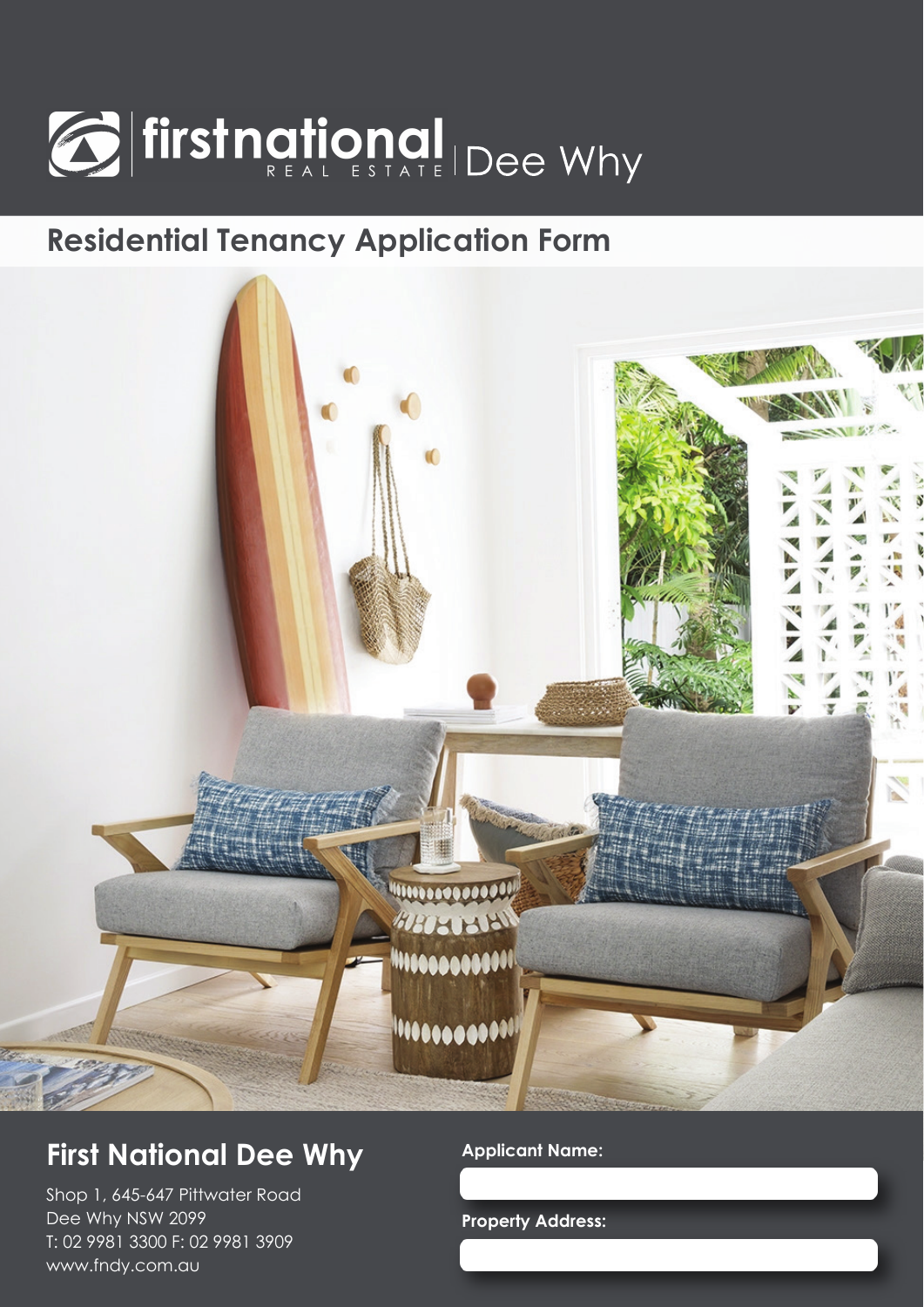| <b>Exercise 1</b> first | <b>Dee Why</b> |  |
|-------------------------|----------------|--|
|                         |                |  |

| <b>Property Details</b>                              |                                                         |                          |                                                          |                                                         |                                                           |                |
|------------------------------------------------------|---------------------------------------------------------|--------------------------|----------------------------------------------------------|---------------------------------------------------------|-----------------------------------------------------------|----------------|
| Address of Property                                  |                                                         |                          |                                                          |                                                         |                                                           |                |
| Rent per Week                                        | $$\mathbb{S}$$                                          |                          |                                                          | Lease Commencement Date                                 | $\sqrt{2}$                                                | $\overline{1}$ |
| Lease Term                                           | 6 months<br>$\Box$ 12 months                            |                          | Have you inspected the property? $\Box N \Box Y$ - when: |                                                         |                                                           | $/$ /          |
| How many people will occupy the property?            |                                                         | Adults                   | Children                                                 |                                                         |                                                           |                |
| Names of other Applicants:                           |                                                         |                          |                                                          |                                                         |                                                           |                |
| Pets (specify species, breed and number)             |                                                         |                          |                                                          |                                                         |                                                           |                |
| Car Registration + Make and Model                    |                                                         |                          |                                                          |                                                         |                                                           |                |
| <b>Personal Details</b>                              |                                                         |                          |                                                          | (Applicant 2)                                           |                                                           |                |
| Title                                                | $\Box$ Mr $\Box$ Ms $\Box$ Mrs $\Box$ Miss $\Box$ Other |                          |                                                          | $\Box$ Mr $\Box$ Ms $\Box$ Mrs $\Box$ Miss $\Box$ Other |                                                           |                |
| Full Legal Name                                      |                                                         |                          |                                                          |                                                         |                                                           |                |
| Date of Birth                                        | $\sqrt{2}$<br>$\sqrt{2}$                                |                          |                                                          | $\sqrt{2}$<br>$\sqrt{2}$                                |                                                           |                |
| <b>Phone Numbers</b>                                 | (H)                                                     | (W)                      |                                                          |                                                         |                                                           |                |
| Mobile Number                                        |                                                         |                          |                                                          |                                                         |                                                           |                |
| <b>Email Address</b>                                 |                                                         |                          |                                                          |                                                         |                                                           |                |
| Are you a smoker?                                    | $\Box$ No<br>Yes                                        |                          |                                                          | $\Box$ No<br>Yes                                        |                                                           |                |
| Drivers License No                                   |                                                         |                          |                                                          |                                                         |                                                           |                |
| Passport No, State and<br>Country of issue           |                                                         |                          |                                                          |                                                         |                                                           |                |
| <b>Rental History</b>                                |                                                         |                          |                                                          | (Applicant 2)                                           |                                                           |                |
| <b>Current Address</b>                               |                                                         |                          |                                                          |                                                         |                                                           |                |
| Time at Current Residence<br>and Rent Per Week       | Years                                                   | Months<br>$\mathcal{F}$  | p/w                                                      | Years                                                   | $\frac{1}{2}$<br>Months                                   | p/w            |
| Current Agent/Landlord                               |                                                         |                          |                                                          |                                                         |                                                           |                |
| <b>Contact Number</b>                                |                                                         |                          |                                                          |                                                         |                                                           |                |
| Previous Address                                     |                                                         |                          |                                                          |                                                         |                                                           |                |
| Time at Previous Residence<br>and Rent Per Week      | Years                                                   | Months<br>$\mathcal{L}$  | p/w                                                      | Years                                                   | $$\mathbb{S}$$<br>Months                                  | p/w            |
| Previous Agent/Landlord                              |                                                         |                          |                                                          |                                                         |                                                           |                |
| <b>Contact Number</b>                                |                                                         |                          |                                                          |                                                         |                                                           |                |
| <b>Employment History</b>                            |                                                         |                          |                                                          | (Applicant 2)                                           |                                                           |                |
| Occupation                                           |                                                         | F/Time   P/Time   Casual |                                                          |                                                         | F/Time   P/Time   Casual                                  |                |
| <b>Current Employer</b>                              |                                                         |                          |                                                          |                                                         |                                                           |                |
| <b>Contact Person</b><br>and Phone Number            |                                                         | Ph:                      |                                                          |                                                         | Ph:                                                       |                |
| Time at Current Employer<br>and Net Income per week  | Years                                                   | $\frac{1}{2}$<br>Months  | p/w                                                      | Years                                                   | $\, \, \raisebox{-1.5pt}{$\scriptstyle \circ$}$<br>Months | p/w            |
| <b>Employer Address</b>                              |                                                         |                          |                                                          |                                                         |                                                           |                |
| Previous Employer                                    |                                                         |                          |                                                          |                                                         |                                                           |                |
| <b>Contact Person</b><br>and Phone Number            |                                                         | Ph:                      |                                                          |                                                         | Ph:                                                       |                |
| Time at Previous Employer<br>and Net Income per week | Years                                                   | Months<br>$\mathcal{L}$  | p/w                                                      | Years                                                   | $\, \, \raisebox{-1.5pt}{$\scriptstyle \circ$}$<br>Months | p/w            |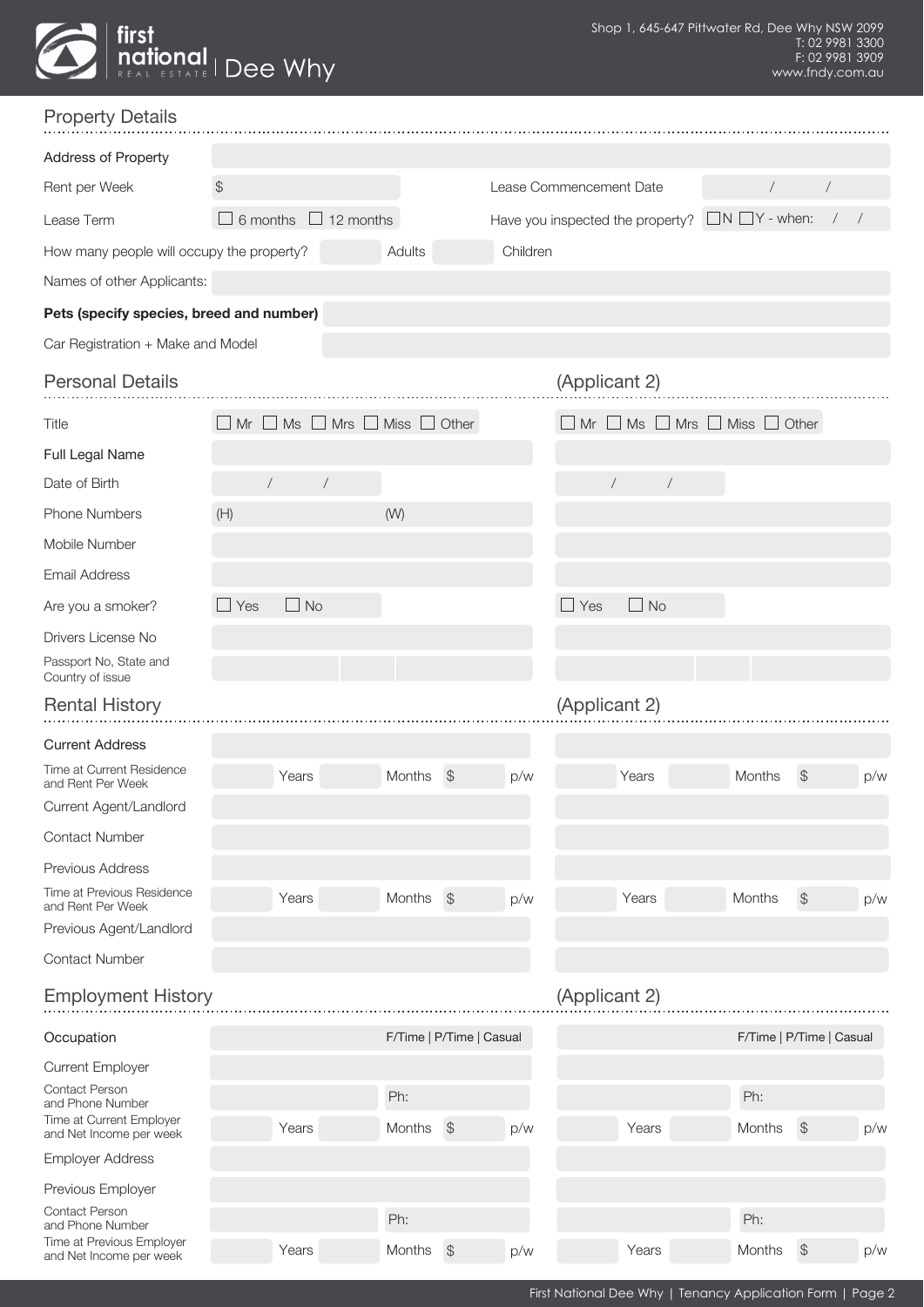

| <b>Student Details</b>                                           |                                                                                                                                                                                                                                                                                                                                                                                                                                                                                                       |                                                                              | (Applicant 2) |                                                                        |                     |
|------------------------------------------------------------------|-------------------------------------------------------------------------------------------------------------------------------------------------------------------------------------------------------------------------------------------------------------------------------------------------------------------------------------------------------------------------------------------------------------------------------------------------------------------------------------------------------|------------------------------------------------------------------------------|---------------|------------------------------------------------------------------------|---------------------|
| Place of Study                                                   |                                                                                                                                                                                                                                                                                                                                                                                                                                                                                                       |                                                                              |               |                                                                        |                     |
| Course Name & Length                                             |                                                                                                                                                                                                                                                                                                                                                                                                                                                                                                       | Length:                                                                      |               |                                                                        | Length:             |
| Financial Support (ie. Parents,<br>Centrelink, casual work)      |                                                                                                                                                                                                                                                                                                                                                                                                                                                                                                       |                                                                              |               |                                                                        |                     |
|                                                                  | Emergency Contact (not person residing with you)                                                                                                                                                                                                                                                                                                                                                                                                                                                      |                                                                              | (Applicant 2) |                                                                        |                     |
| <b>Full Name</b>                                                 |                                                                                                                                                                                                                                                                                                                                                                                                                                                                                                       |                                                                              |               |                                                                        |                     |
| Relationship to you                                              |                                                                                                                                                                                                                                                                                                                                                                                                                                                                                                       |                                                                              |               |                                                                        |                     |
| Phone                                                            |                                                                                                                                                                                                                                                                                                                                                                                                                                                                                                       |                                                                              |               |                                                                        |                     |
| 2 Personal References                                            |                                                                                                                                                                                                                                                                                                                                                                                                                                                                                                       |                                                                              | (Applicant 2) |                                                                        |                     |
| 1. Full Name                                                     |                                                                                                                                                                                                                                                                                                                                                                                                                                                                                                       |                                                                              |               |                                                                        |                     |
| Relationship to you                                              |                                                                                                                                                                                                                                                                                                                                                                                                                                                                                                       |                                                                              |               |                                                                        |                     |
| Phone                                                            |                                                                                                                                                                                                                                                                                                                                                                                                                                                                                                       |                                                                              |               |                                                                        |                     |
| 2. Full Name                                                     |                                                                                                                                                                                                                                                                                                                                                                                                                                                                                                       |                                                                              |               |                                                                        |                     |
| Relationship to you                                              |                                                                                                                                                                                                                                                                                                                                                                                                                                                                                                       |                                                                              |               |                                                                        |                     |
| Phone                                                            |                                                                                                                                                                                                                                                                                                                                                                                                                                                                                                       |                                                                              |               |                                                                        |                     |
| Identification requirements                                      |                                                                                                                                                                                                                                                                                                                                                                                                                                                                                                       |                                                                              |               |                                                                        |                     |
|                                                                  | First National Dee Why requires the following identification to be submitted along with this application. Should you not be able to provide any of the<br>documents required, please contact our office for further information on substituting any documents.<br>Please ensure you provide Min 100 points Identification - at least ONE item from each section is required - Photocopy ALL & bring originals:                                                                                        |                                                                              |               |                                                                        |                     |
| Section 1<br>.                                                   | Section 2                                                                                                                                                                                                                                                                                                                                                                                                                                                                                             | Section 3                                                                    |               |                                                                        |                     |
| (40) Driver's Licence<br>(40) Passport<br>(40) Proof of Age Card | (30) Latest 2 Pay Slips<br>(30) Current Bank Statement<br>(30) Centrelink Income Statement                                                                                                                                                                                                                                                                                                                                                                                                            | (30) Previous Tenancy Ledger<br>(10) Electricity Account<br>(10) Gas Account |               | (10) Telephone Account<br>(10) Medicare Card<br>(10) Birth Certificate | <b>TOTAL POINTS</b> |
| Deposit & Initial Payments                                       |                                                                                                                                                                                                                                                                                                                                                                                                                                                                                                       |                                                                              |               |                                                                        |                     |
| tenancy form is subject to the following conditions:             | In accordance with section 24 of the Residential Tenancy Act 2010, it is hereby acknowledged that the reservation fee referred to in this application for                                                                                                                                                                                                                                                                                                                                             |                                                                              |               |                                                                        |                     |
| 1.<br>2.<br>З.<br>4.                                             | The applicant is required to pay a reservation fee equivalent to one weeks rent to reserve the premises in favour of the applicant for a period of one week<br>The property will not be let during the reservation period pending the making of a Residential Tenancy Agreement.<br>If the landlord decided not to enter into the Residential Tenancy Agreement on the agreed terms for the residential premises concerned during the<br>reservation period, the whole of the fee should be refunded. |                                                                              |               |                                                                        |                     |
| 5.                                                               | Should the applicant advise they will not be going ahead then the owner may keep the whole of the fee.<br>During the reservation period, no fee will be taken from another applicant nor will the premises be reserved to another's favour.                                                                                                                                                                                                                                                           |                                                                              |               |                                                                        |                     |
| Initial holding deposit                                          | 1 weeks rent<br>\$<br>$=$                                                                                                                                                                                                                                                                                                                                                                                                                                                                             |                                                                              |               |                                                                        |                     |
|                                                                  | Upon signing of the lease, the following amounts will be due and payable in the form of a bank cheque, money order or direct deposit:                                                                                                                                                                                                                                                                                                                                                                 |                                                                              |               |                                                                        |                     |
| <b>Bond</b><br>Advance rent                                      | \$<br>4 weeks rent<br>$=$<br>1 weeks rent<br>\$<br>$=$                                                                                                                                                                                                                                                                                                                                                                                                                                                |                                                                              |               |                                                                        |                     |
| Total                                                            | 6 weeks rent<br>\$<br>$=$                                                                                                                                                                                                                                                                                                                                                                                                                                                                             |                                                                              |               |                                                                        |                     |
| Signature                                                        | The tenant agrees to pay the above charges before possession of the premises are granted.                                                                                                                                                                                                                                                                                                                                                                                                             |                                                                              |               |                                                                        |                     |
|                                                                  | By signing below, I hereby acknowledge that I have read and consent to the above.                                                                                                                                                                                                                                                                                                                                                                                                                     |                                                                              |               |                                                                        |                     |
| 1.                                                               |                                                                                                                                                                                                                                                                                                                                                                                                                                                                                                       | 1.                                                                           |               |                                                                        |                     |
| 2.                                                               |                                                                                                                                                                                                                                                                                                                                                                                                                                                                                                       | 2.                                                                           |               |                                                                        |                     |